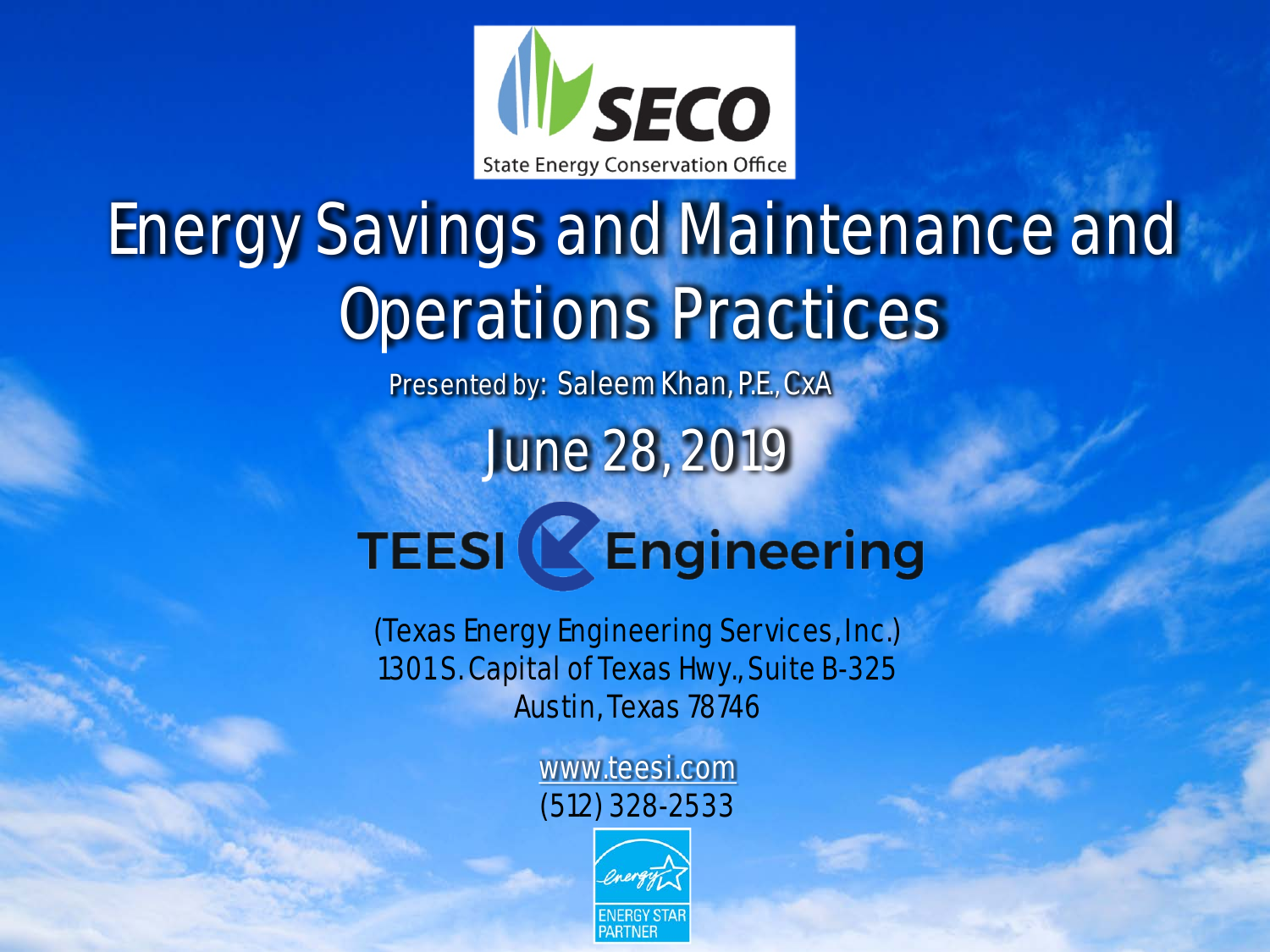#### Operations & Maintenance (O&M)

Operations and Maintenance are the decisions and actions regarding the **control** and **upkeep** of property and equipment. These are inclusive, but not limited to, the following: 1) actions focused on scheduling, procedures, and work/systems control and optimization; and 2) performance of routine, preventive, predictive, scheduled and unscheduled actions aimed at preventing equipment failure or decline with the goal of increasing efficiency, reliability, and safety.

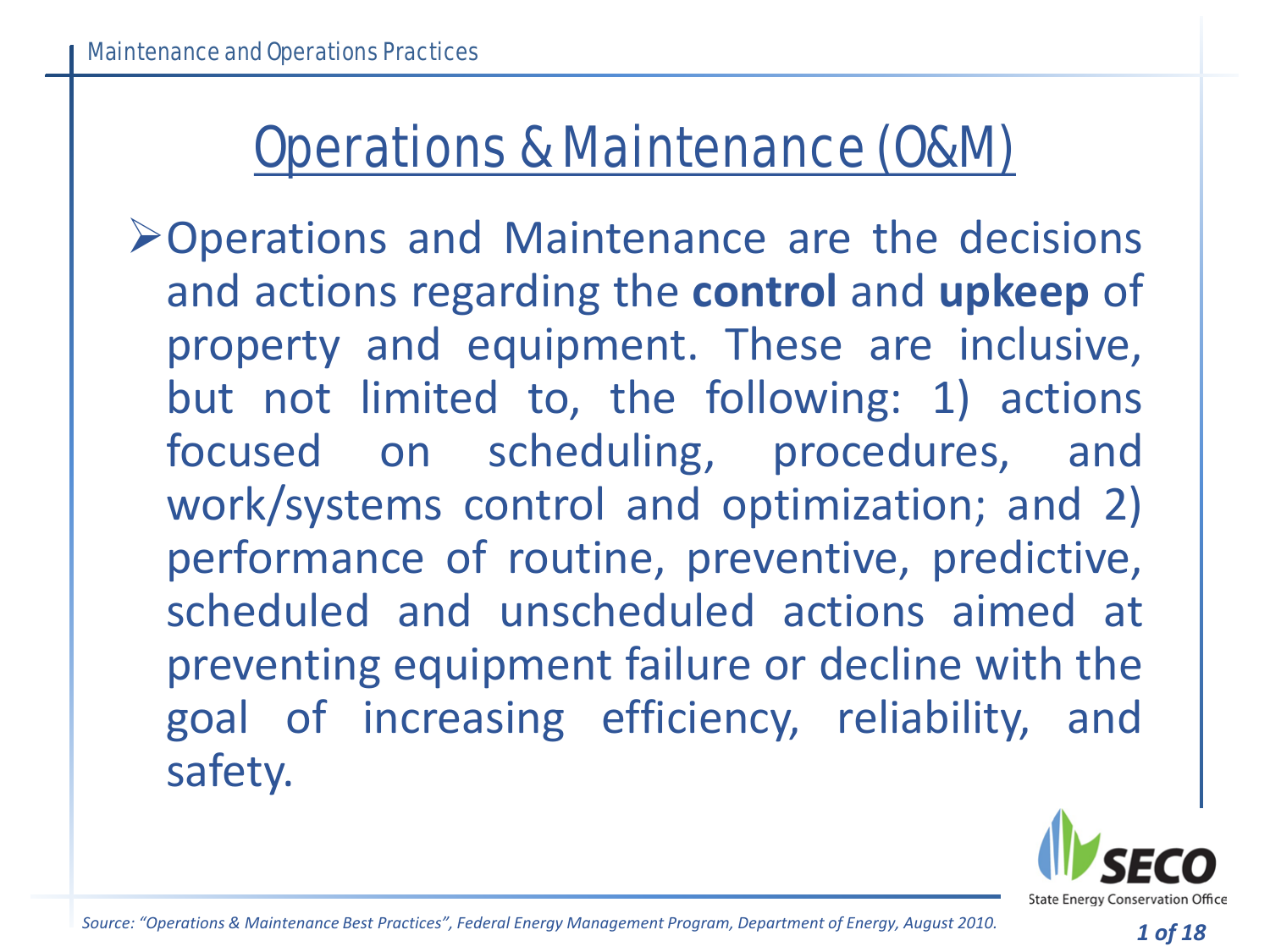#### Preventive Maintenance

#### **Exercive >Preventive >Predictive** Reliability Centered **Maintenance Type Avg Maintenance Breakdown\*** Reactive >55% Preventive 31% Predictive 12% Other ~2%

*\*From a study in 2000 in the US*

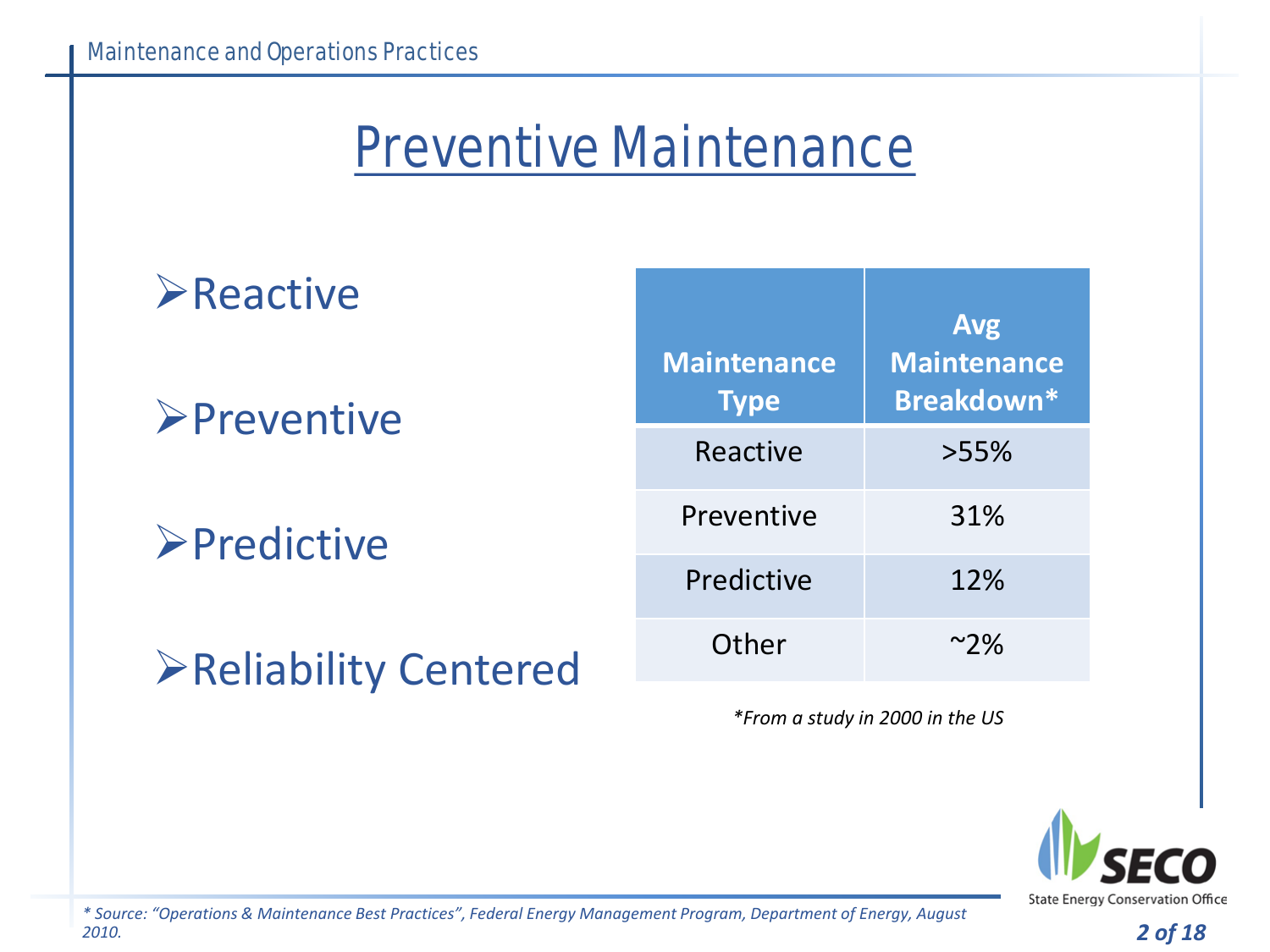#### Operations Efficiency

*Operational Efficiency* represents the life-cycle, cost-effective mix of preventive, predictive, and reliability-centered maintenance technologies, coupled with equipment calibration, tracking, and computerized maintenance management capabilities all targeting reliability, safety, occupant comfort, and **system efficiency**.

O&M department prime objective "keep things running and functional"



*Source: "Operations & Maintenance Best Practices", Federal Energy Management Program, Department of Energy, August 2010.*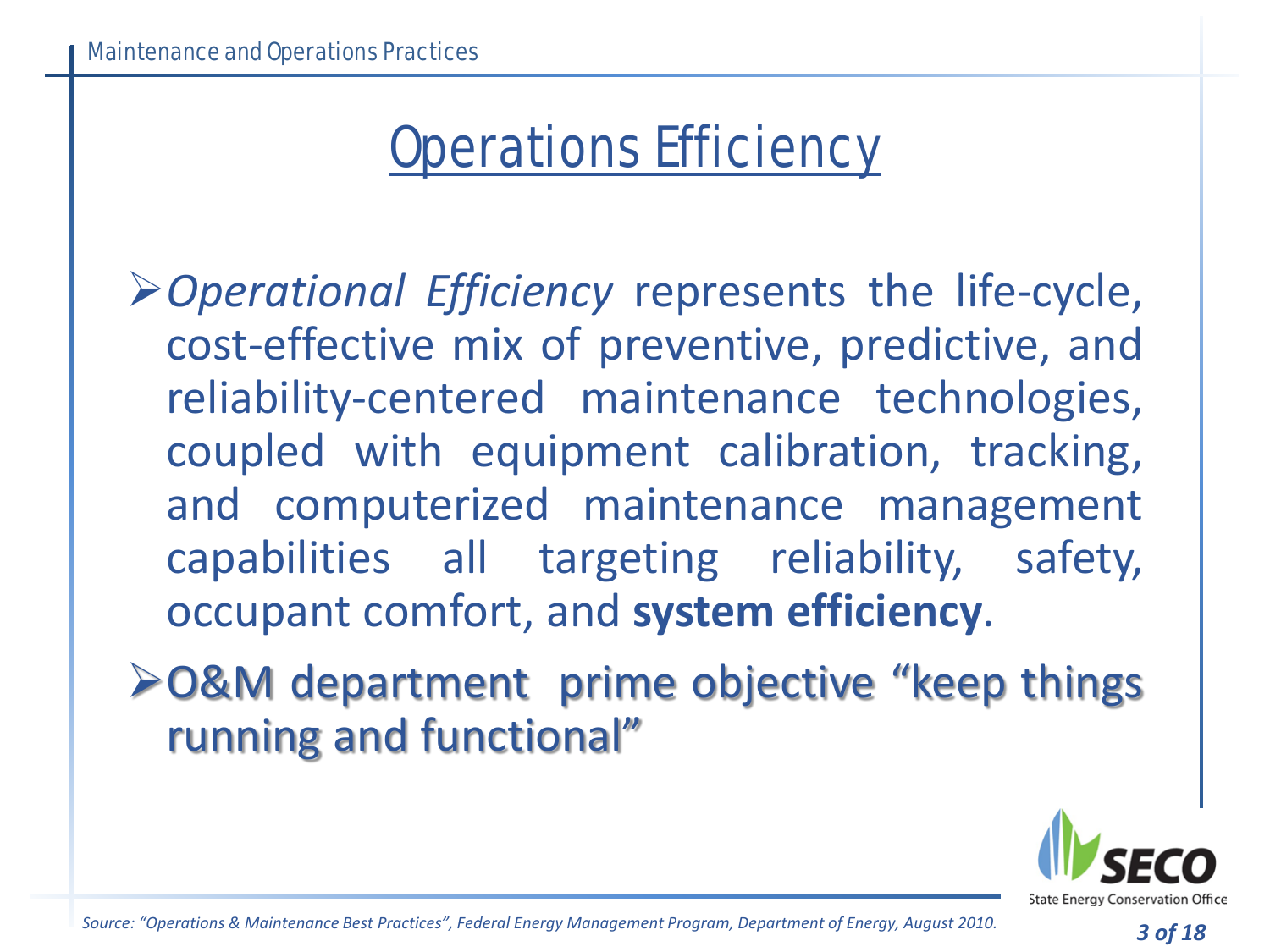#### Energy Management

 $\triangleright$  "Energy management is the proactive, organized and systematic coordination of *procurement*, *conversion*, *distribution* and *use* of energy to meet the requirements, taking into account environmental and economic objectives"

Prime objective is to create policies and practices that aim to minimize energy consumption to the maximum extent possible.



*Source: VDI-Guideline VDI 4602, page 3, Beuth Verlag, Berlin 2007.*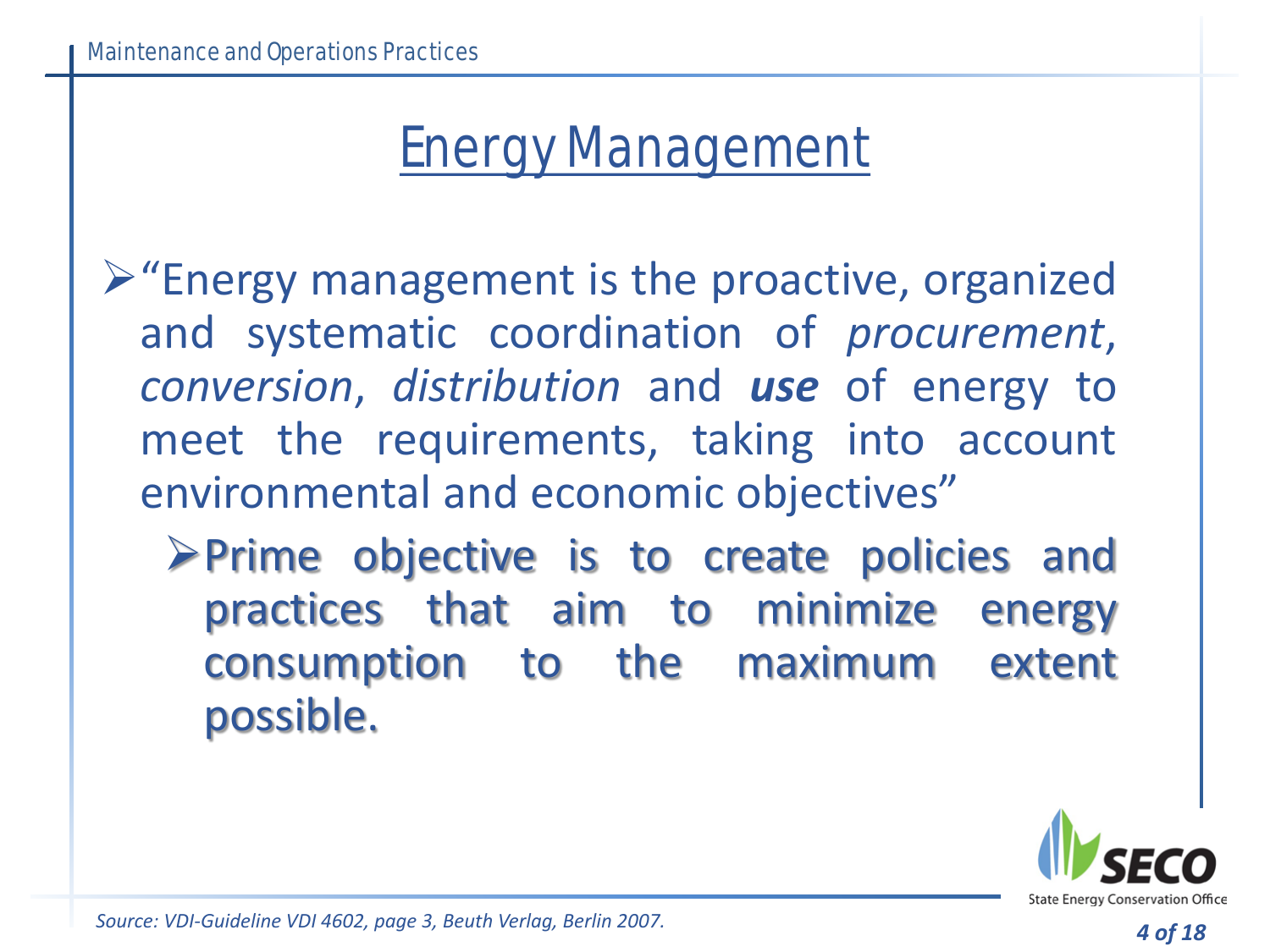#### Organizational Structure

 $\triangleright$  Organizational setup and hierarchy Facilities/Public Works M&O Department Sustainability Department **≻Energy Manager/Department ≻Other** 

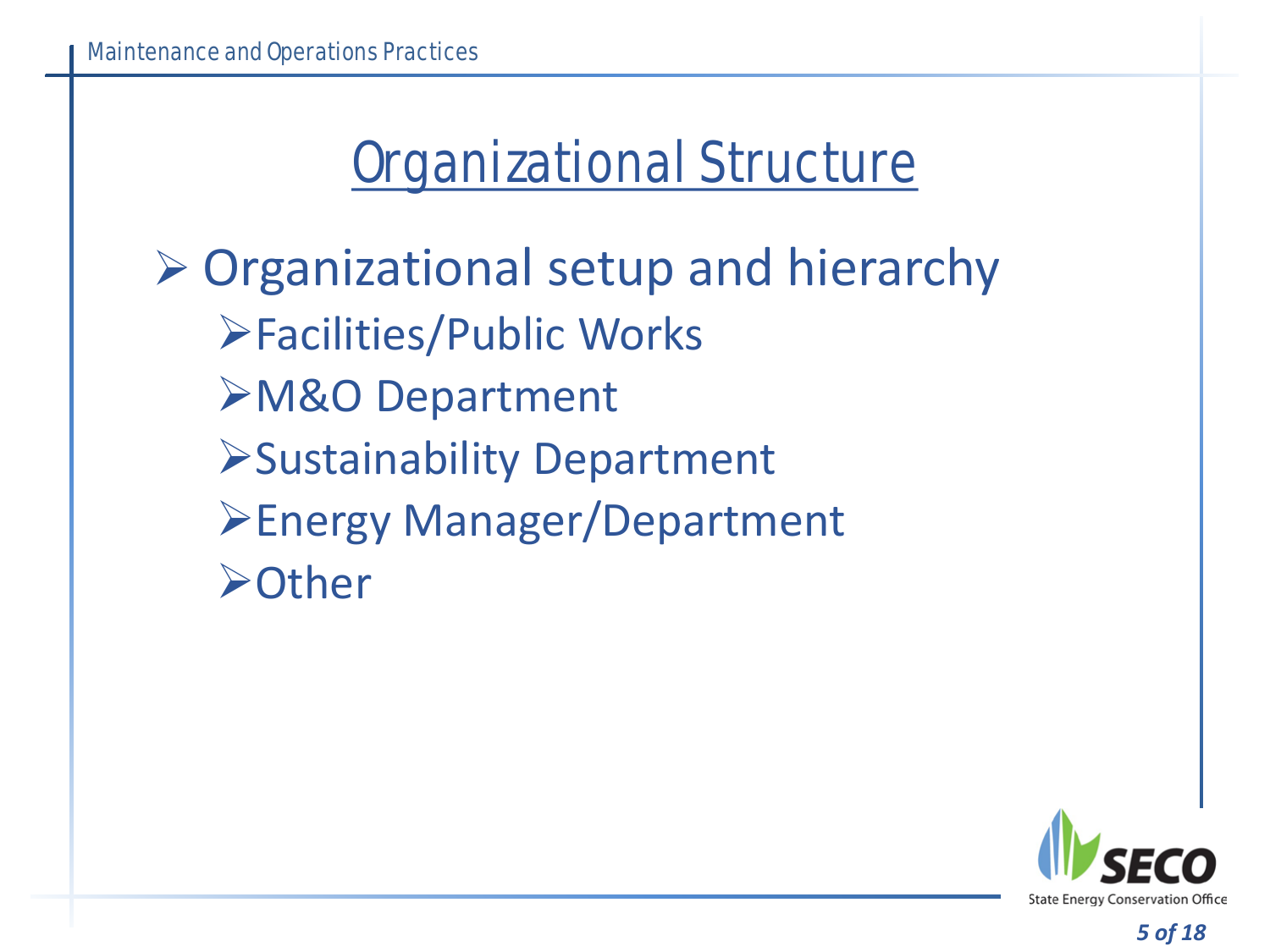#### Typically, O&M Energy Savings Measures…

Low-cost or no cost in nature Easily implemented with in-house personnel Quick paybacks

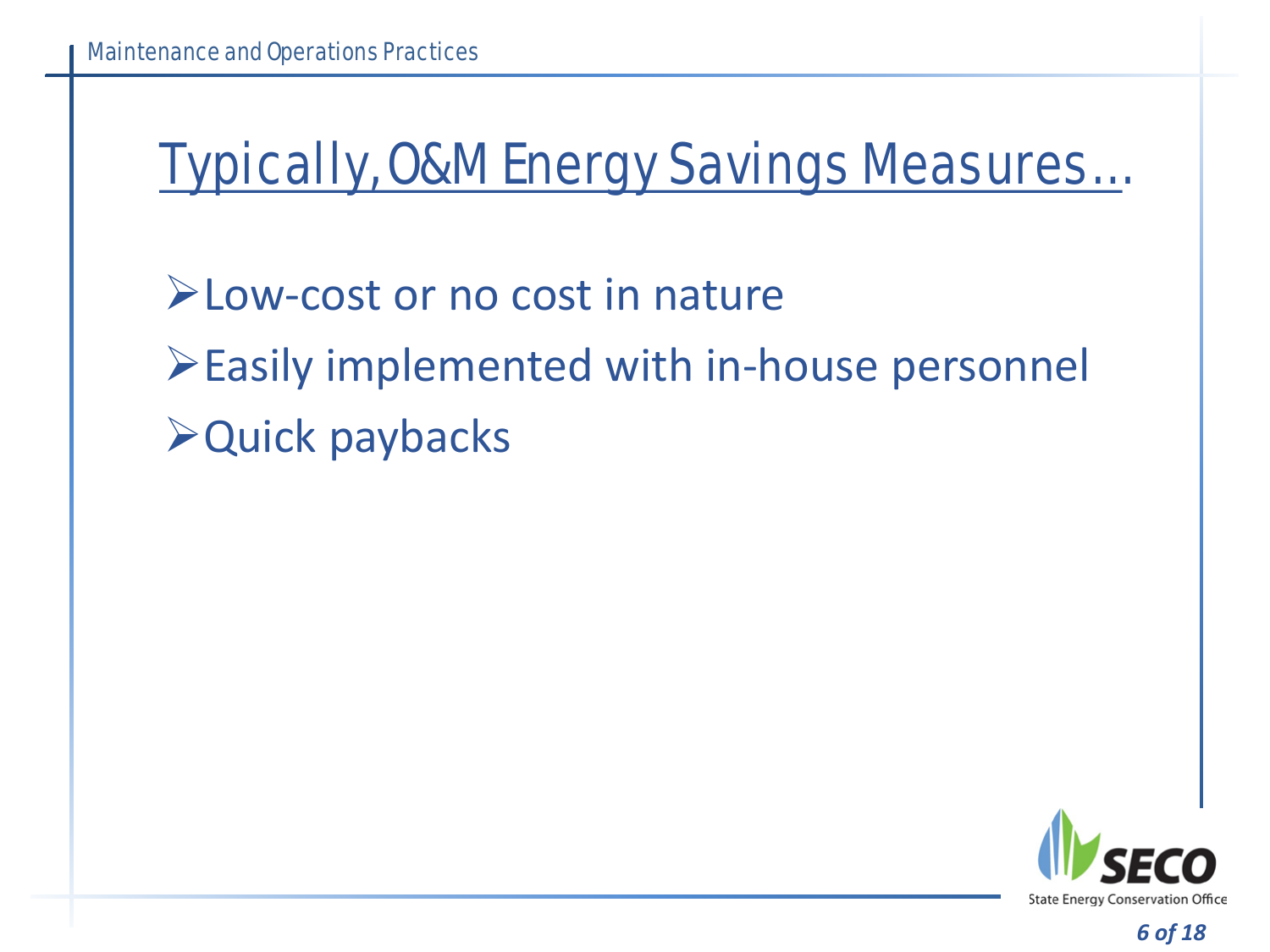## Examples – Lighting Systems

- **Review Light Levels**
- $\triangleright$  Inspect and Improve control of Interior and Exterior Lighting
- Replace incandescent and fluorescent lamps with LEDs
- **EXIT Signs**
- Clean lighting equipment and document lighting levels
- Group re-lamping or de-lamping

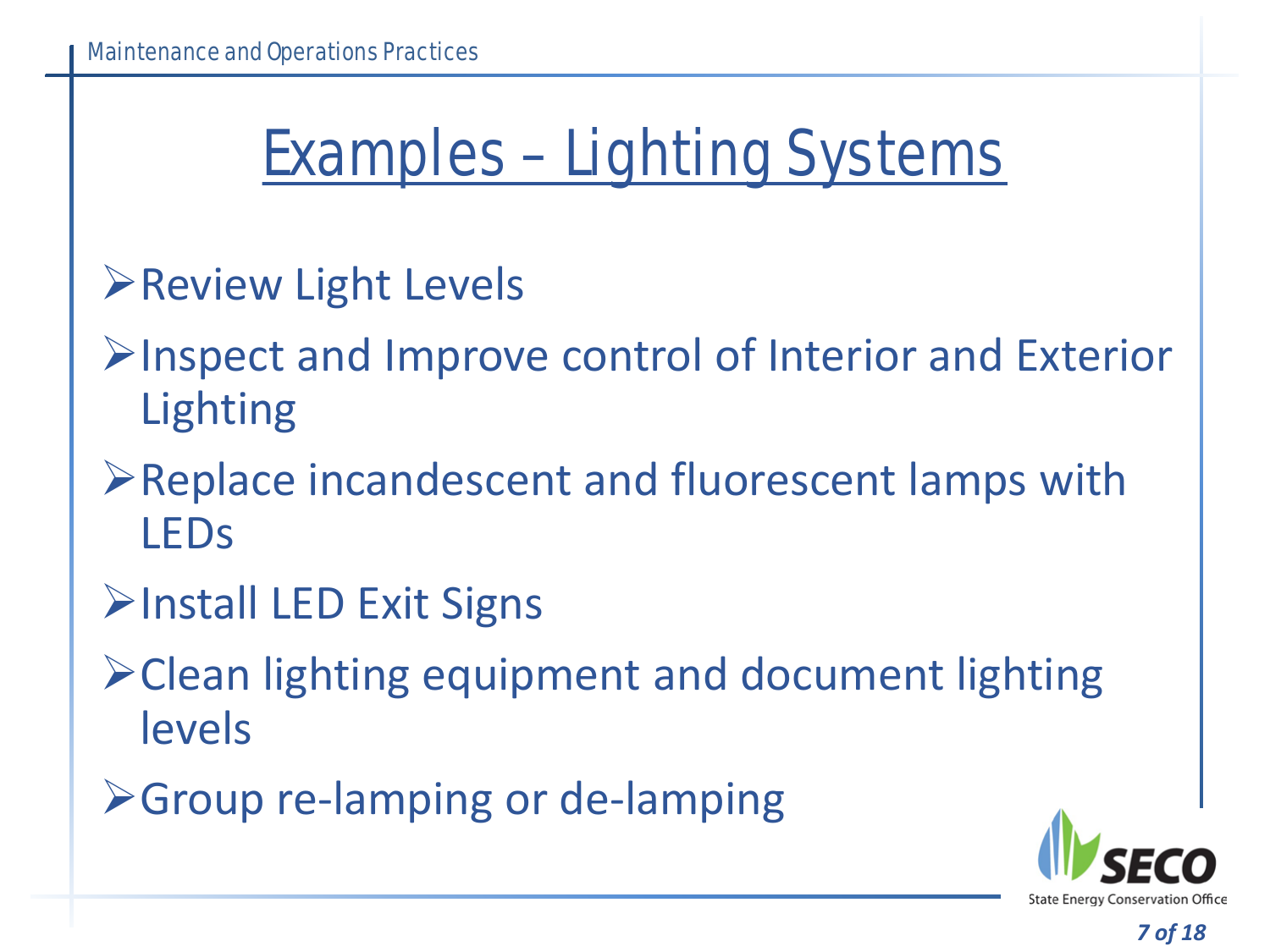# Examples – HVAC Systems

- Establish HVAC unit service schedules
- Maintain boilers/ furnaces
- $\triangleright$  Inspect cooling equipment
- Maintain economizers
- **>Test AHU's**
- $\blacktriangleright$  Inspect and clean coils, fans, air ducts
- **≻Replace air filters**
- Maintain controls
- **Sensor Calibration**

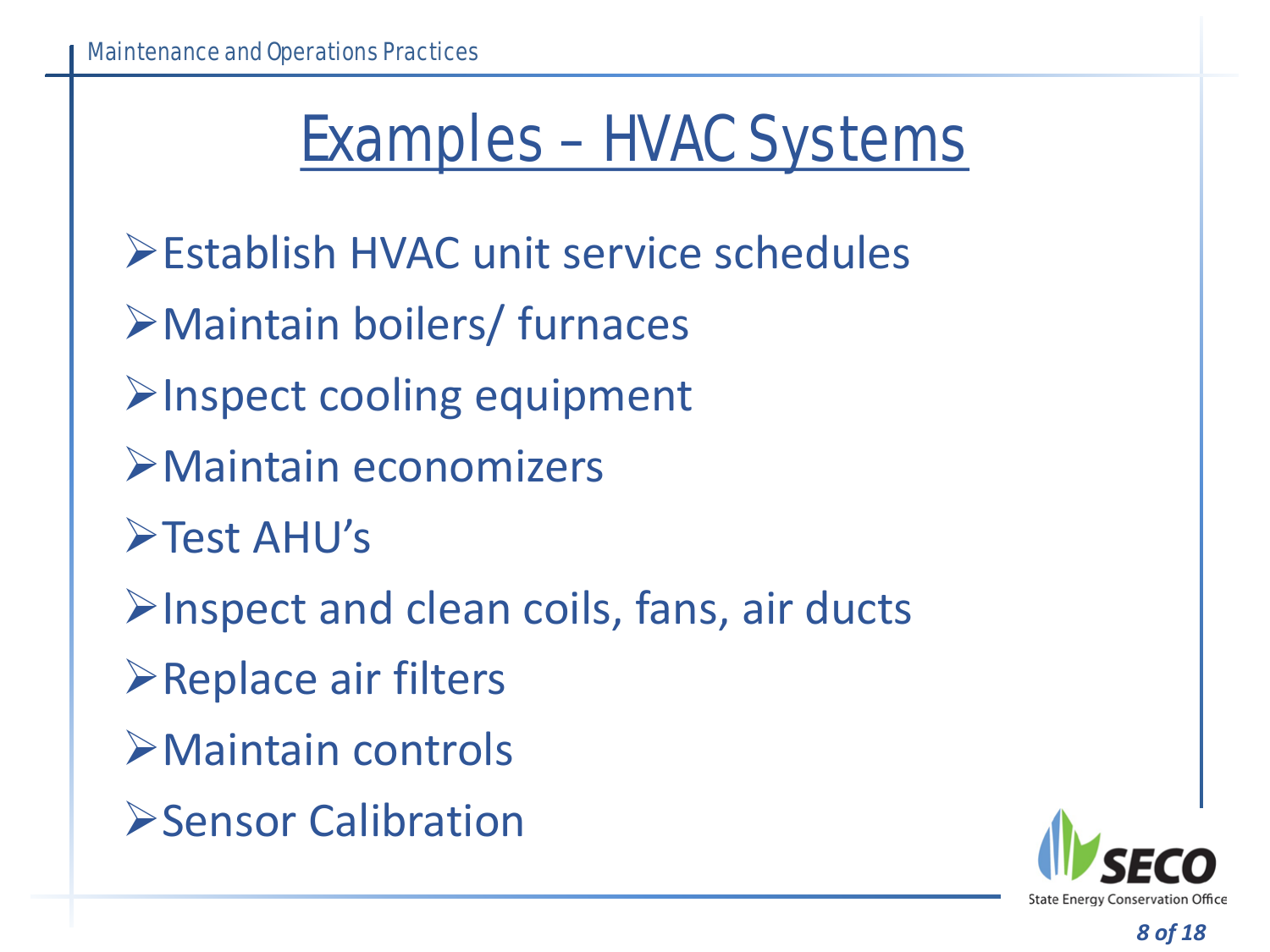# Examples – HVAC Systems (cont.)

- Schedule HVAC equipment operation based on building occupancy
- Avoid manual operation of equipment
- Separately schedule temperature control and ventilation
- Maintain optimum cooling, heating, and setback set points
- **≻Hail guards on condenser coils**
- Insulate Hot Water and Chilled Water equipment
- $\triangleright$  Repair leaking control valves
- Flush hot water fixtures

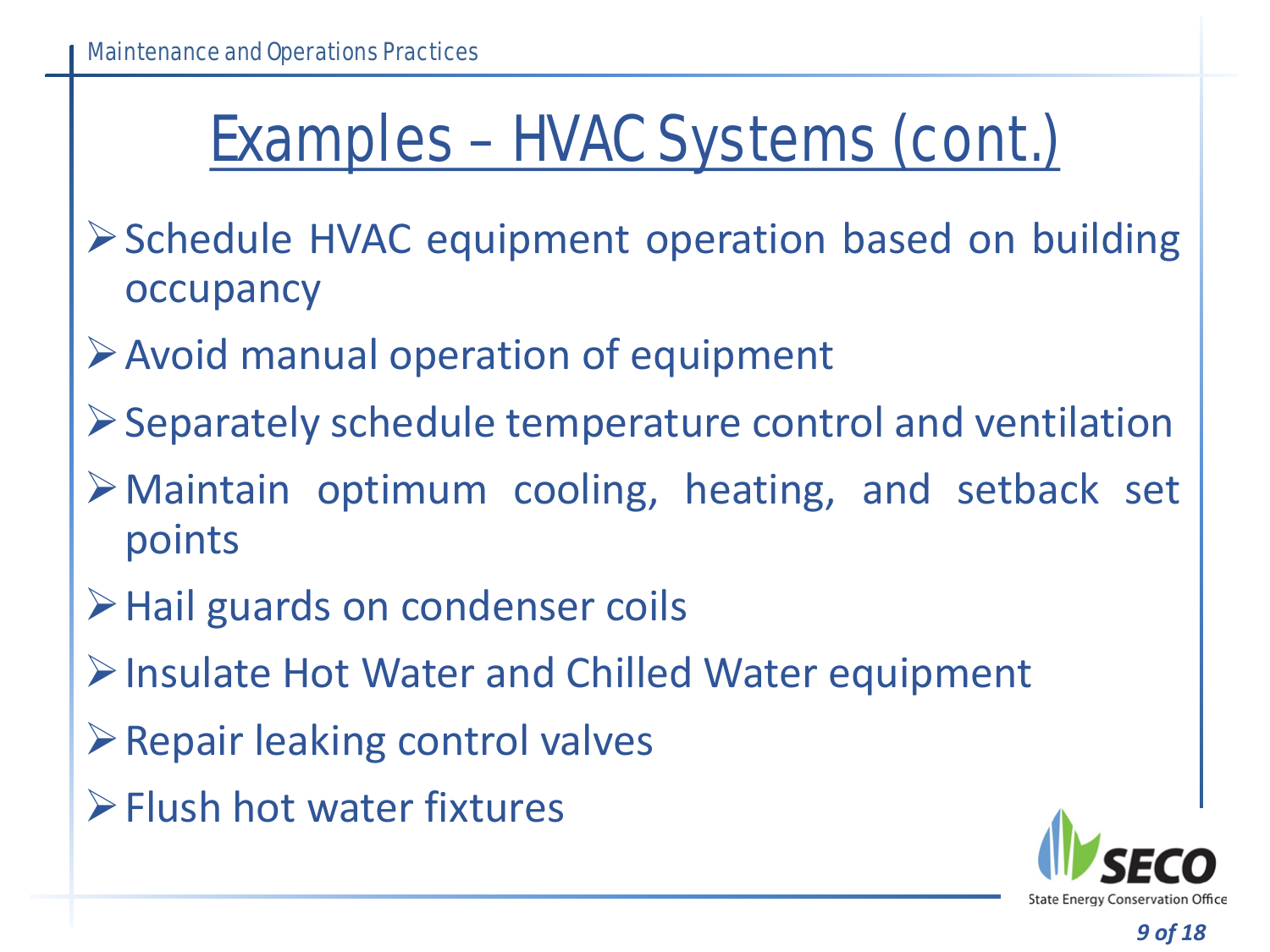#### Nexuses between O&M and Energy Management Functions

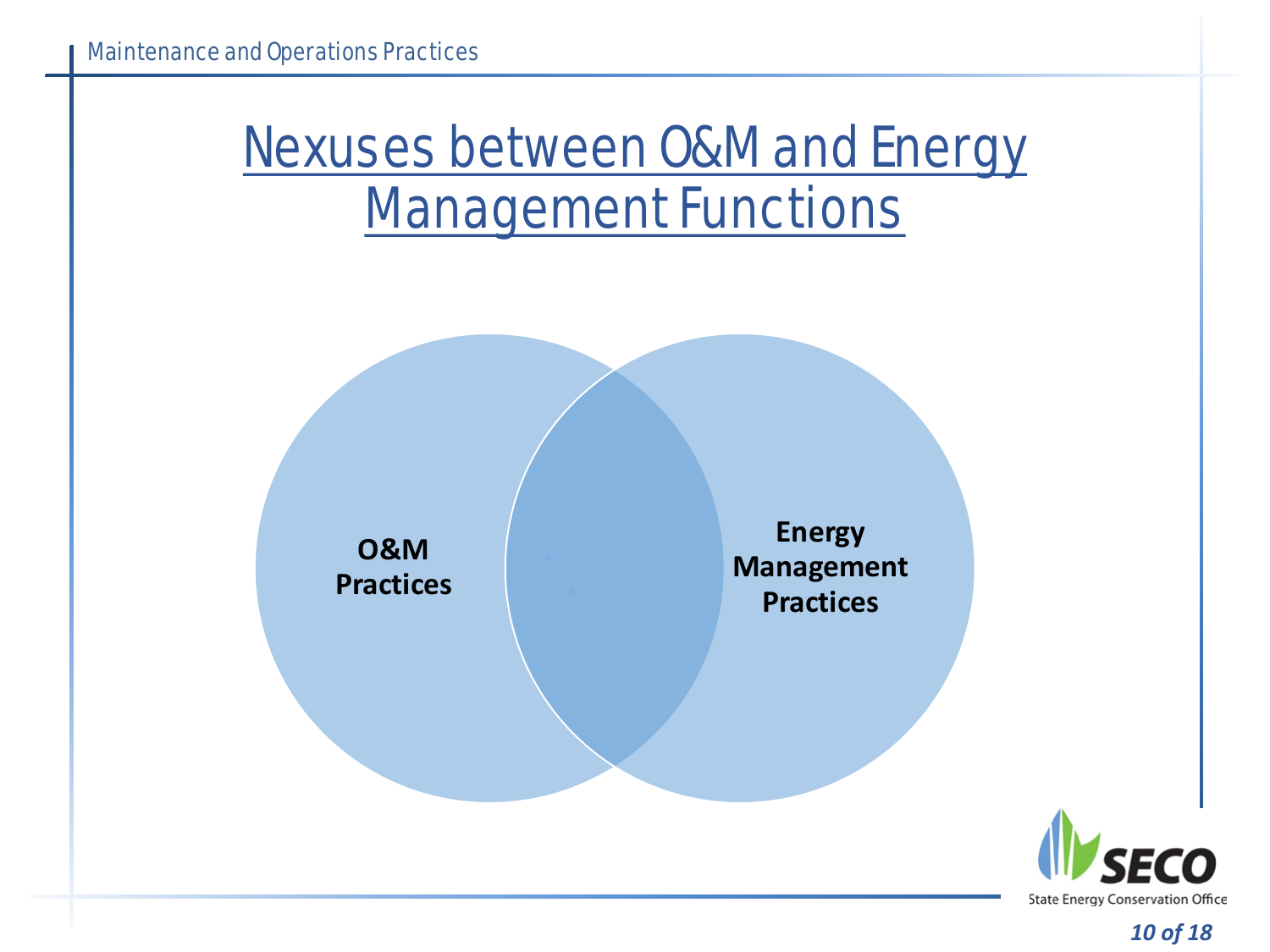#### Importance of Cross Training

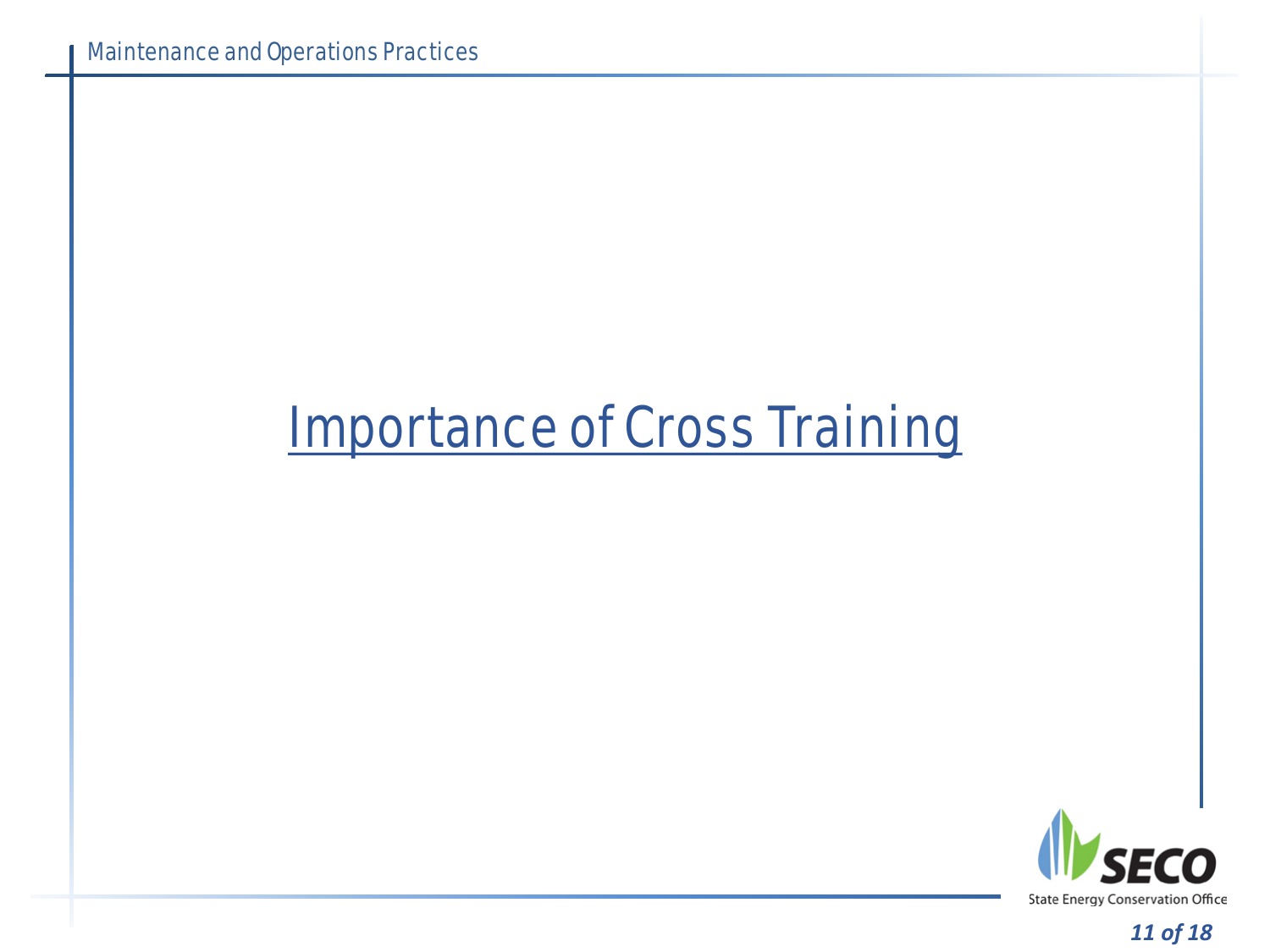# Strategies to Reduce Energy Waste

Behavioral Practices

Practices that can be adopted by all building occupants; staff, students, etc.

#### O&M Practices

Practices that can be adopted by building custodians, operators, and managers

Both requiring very little to no capital investment!

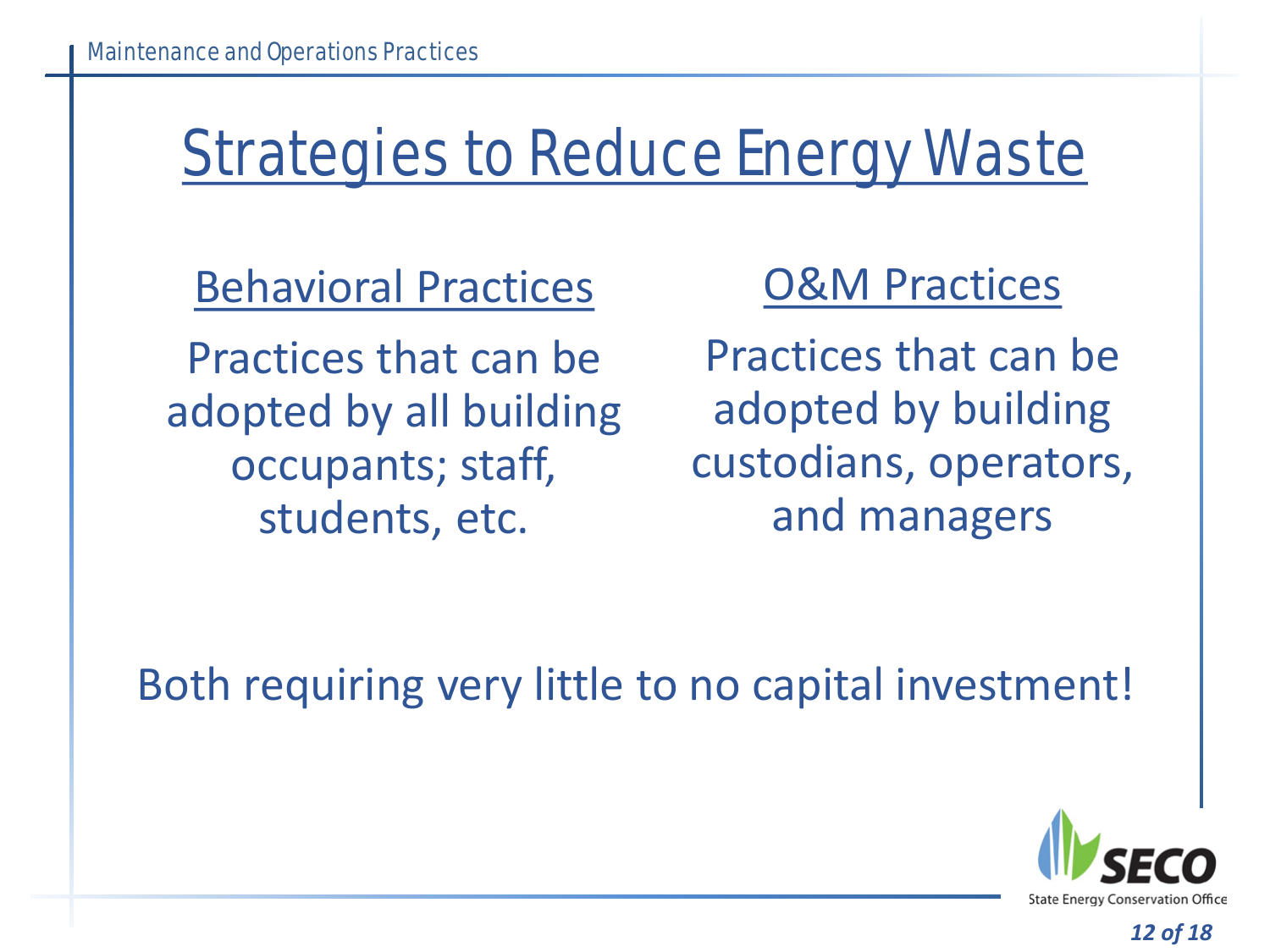### Effective O&M Program Benefits

- Energy savings of 5%-20% of whole-building energy use (depending on building type, baseline, & use)
- Minimal comfort complaints
- Equipment that operates adequately until the end of its useful life or beyond
- IAQ maintained
- Safe working conditions for the buildings' operating staff

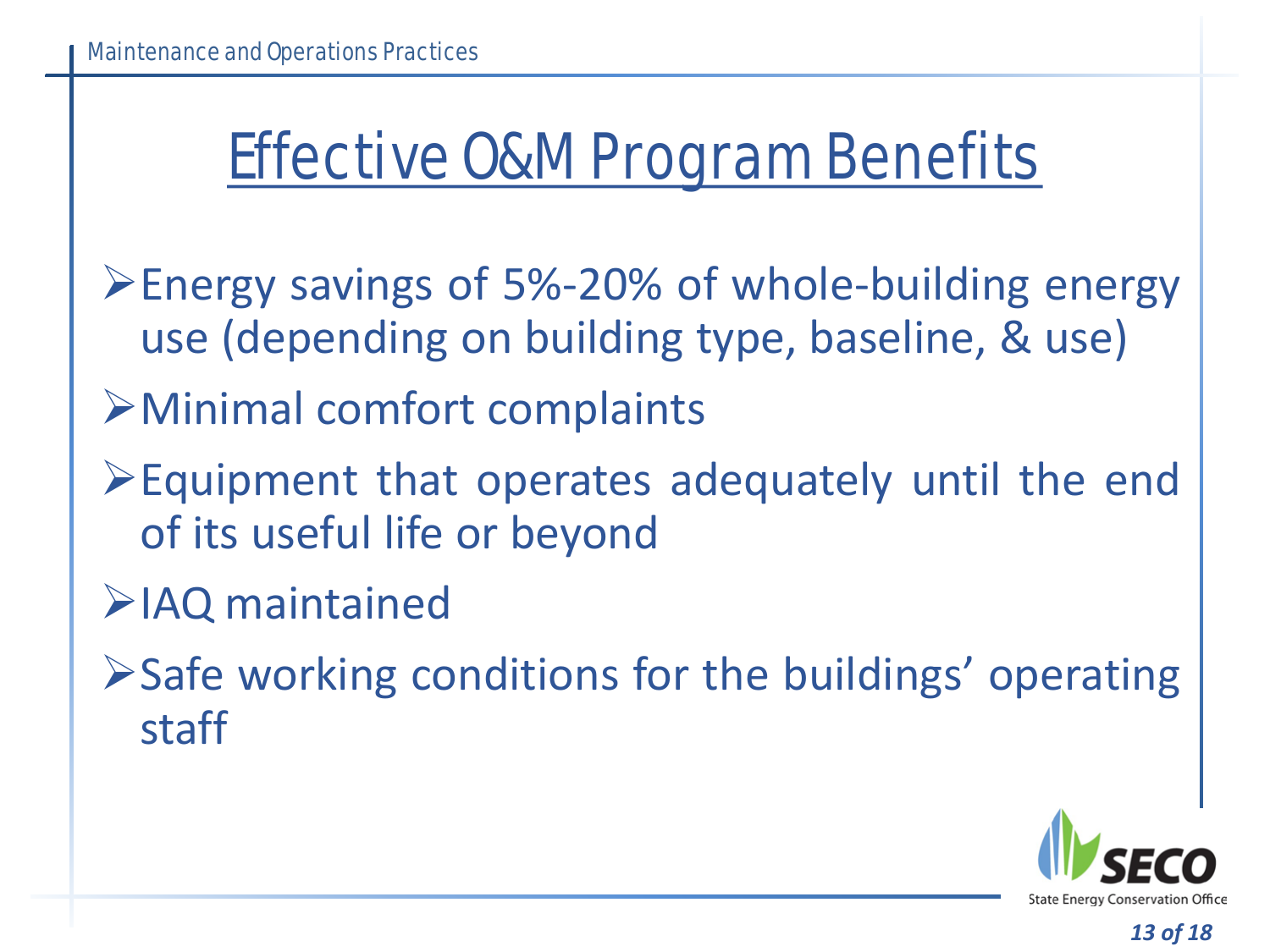#### Temperature Setpoints

|                           | <b>Temperature Setpoints</b>    |
|---------------------------|---------------------------------|
| <b>Occupied Cooling</b>   | $74^\circ$ F - 76 $^\circ$ F    |
| <b>Unoccupied Cooling</b> | $85^{\circ}F$                   |
| <b>Occupied Heating</b>   | $67^{\circ}$ F - $69^{\circ}$ F |
| <b>Unoccupied Heating</b> | $50^{\circ}$ F                  |

 $\triangleright$  What is the impact of raising the space cooling setpoint by 1 degree Fahrenheit?

Approximately 1% reduction of HVAC energy consumption/year!

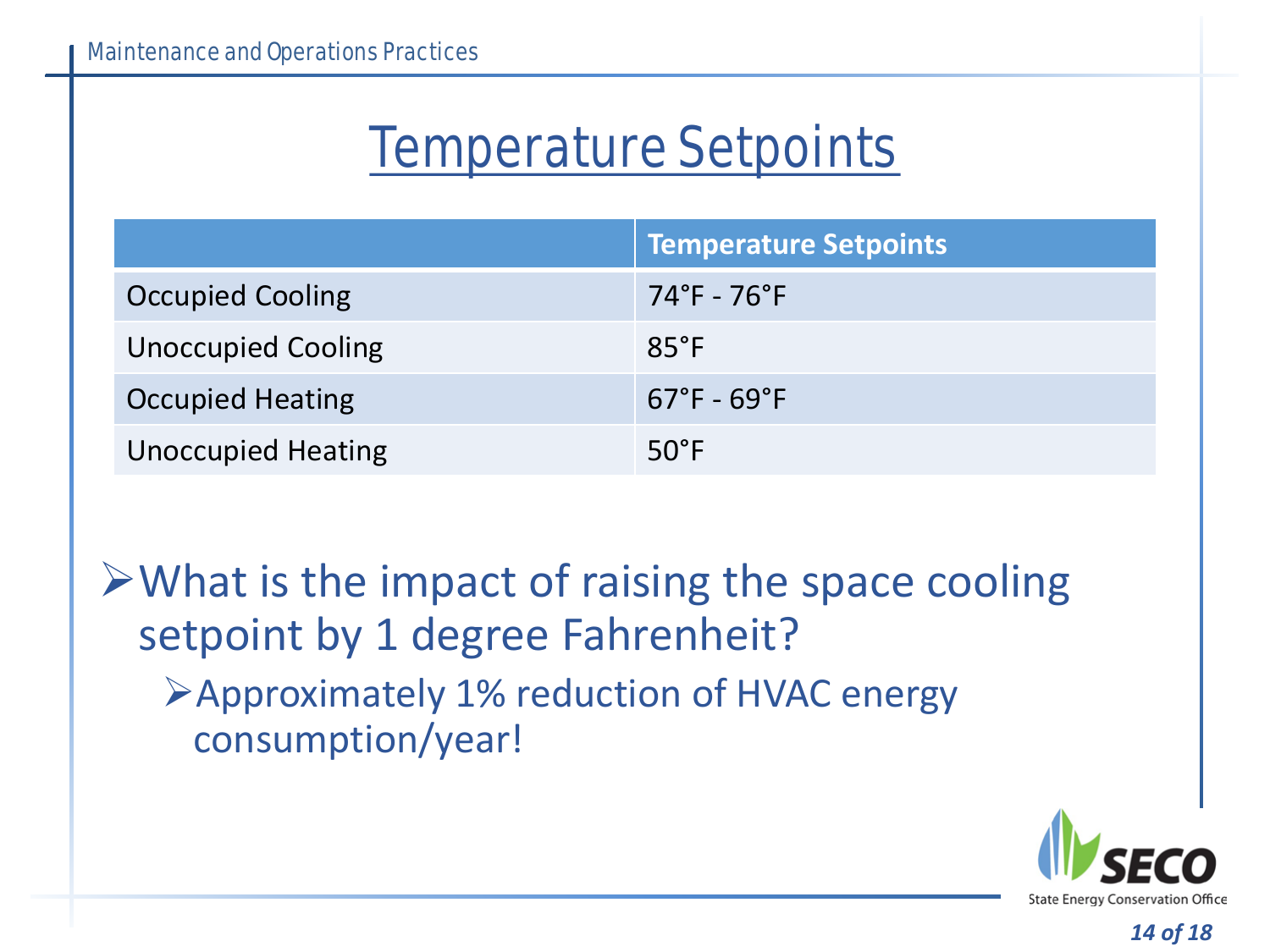#### HVAC Scheduling

- ▶ Schedule HVAC Operation based on building occupancy
	- Cooling, heating, **outside air ventilation**, etc.
	- Occupancy sensors communicating with HVAC

 $\triangleright$  A facility in the NCTCOG region could save 15% of HVAC **cooling costs** by reducing HVAC operation by 2 hours

Assumptions: DFW Climate; 12 month operation; existing  $EFLCH = 1,267$ ; proposed  $EFLCH = 1,078$ 

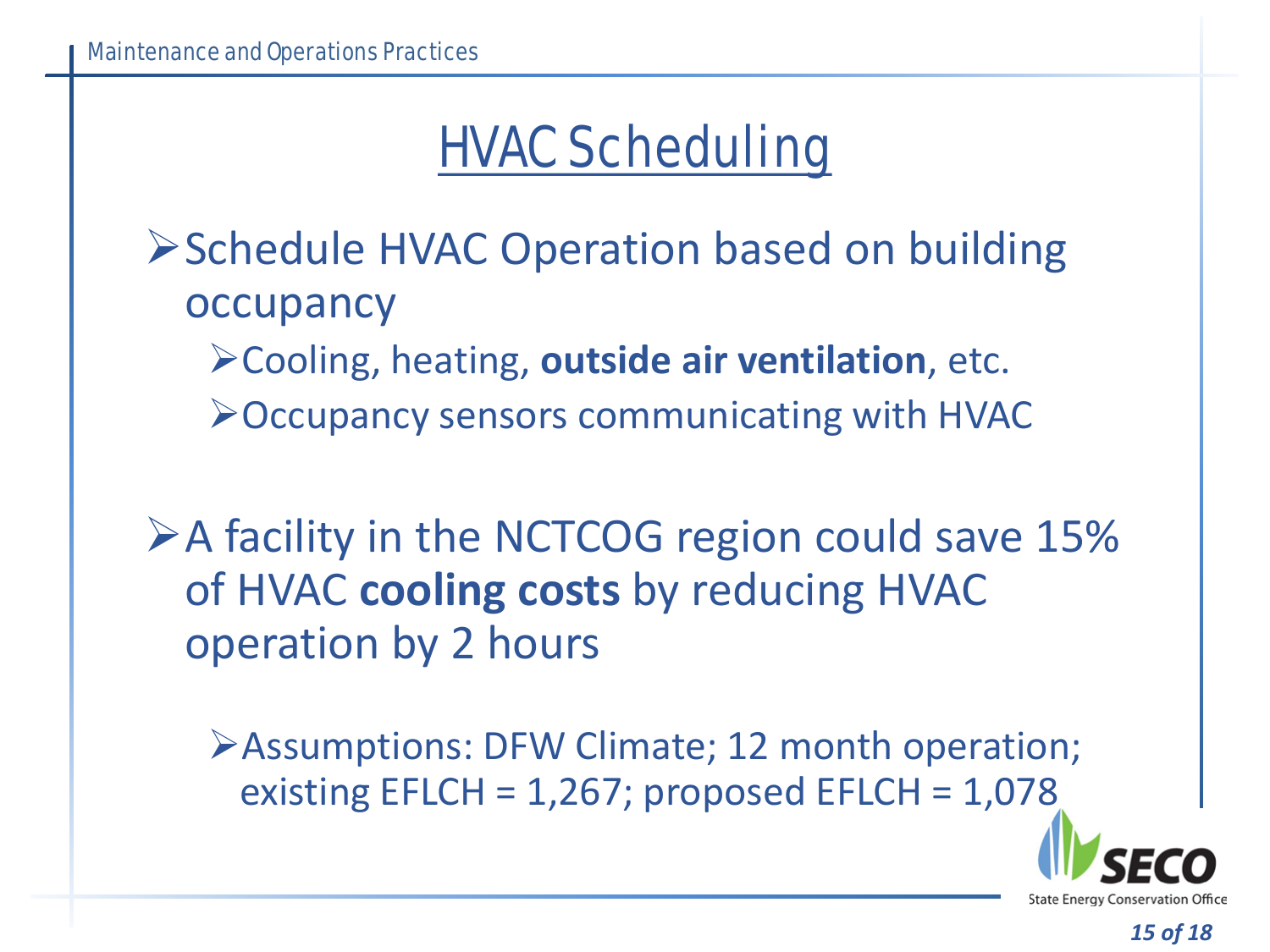#### **Lighting**

Lighting makes up 20%-40% of electric bill

Turn off lights when not in use! Offices, common areas, kitchen, etc.



Turning off the lights for even one hour of per day could result in approximately 10% reduction in lighting energy!

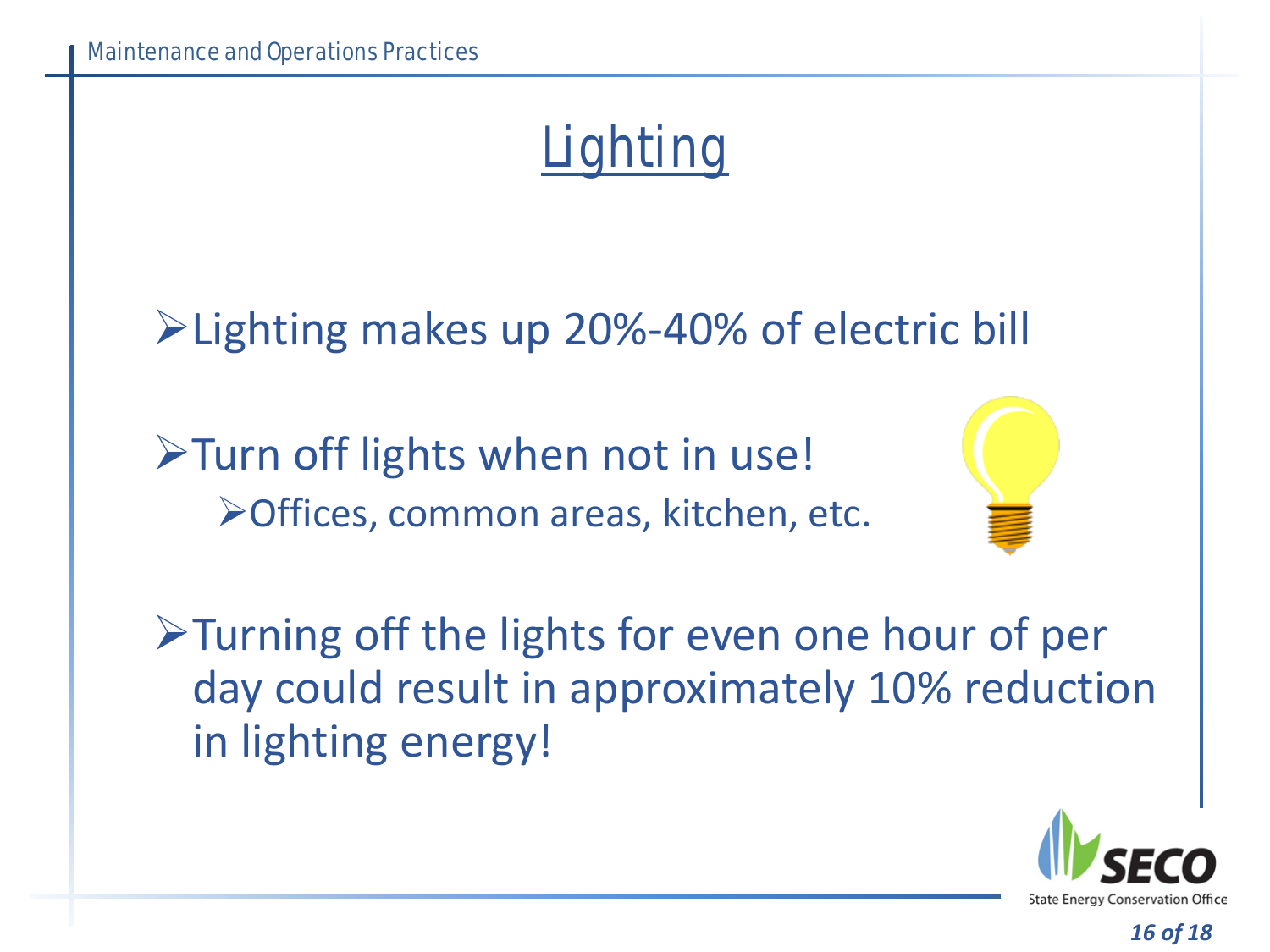#### Outside Air Infiltration Reduction

 $\triangleright$  Reduce outside air infiltration Weather stripping, leaky ducts, etc.



 $\triangleright$  An average exterior doorway without weather stripping could result in approximately \$25/year in cooling and heating energy costs! Source: SECO Quick Calcs for DFW area